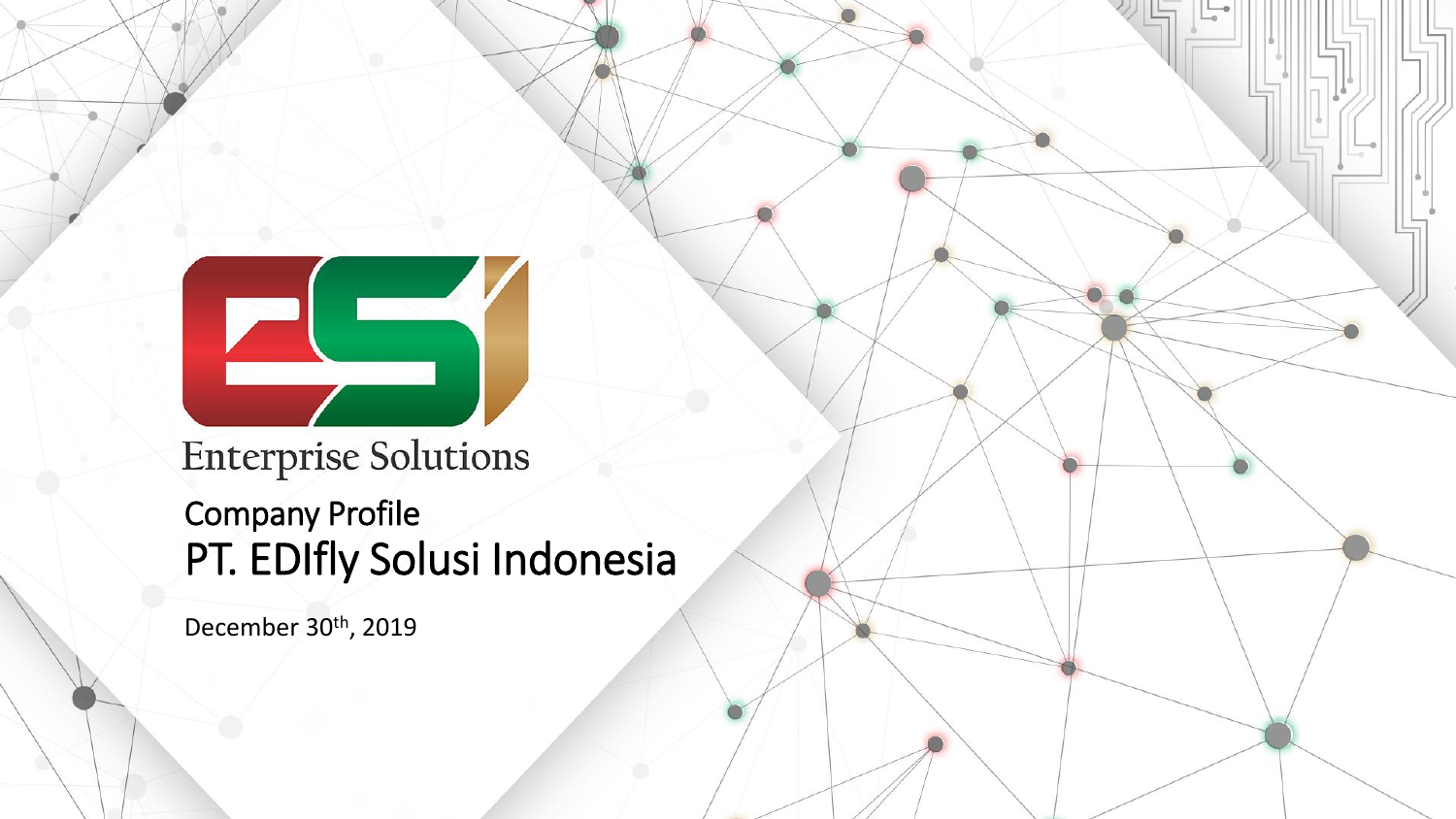# Company Profile

- 
- 
- Corporate Name : PT. EDIfly Solusi Indonesia
- Main Office : Jl. Raya Pasar Kecapi No. 16 Bekasi 17414, Jawa Barat, Indonesia
- 
- 

**Enterprise Solutions** 

- 
- Phone : +62 21 2210 7817
- Email : info@edifly-si.com
- Website : http://edifly-si.com
- Company Category : IT Supply & Service Management
- 
- 
- SIUP : 510/00457/PM/DPMPTSP.PPJU/OL
- TDP : 102616200723/OL
- NPWP : 83.136.905.3-477.000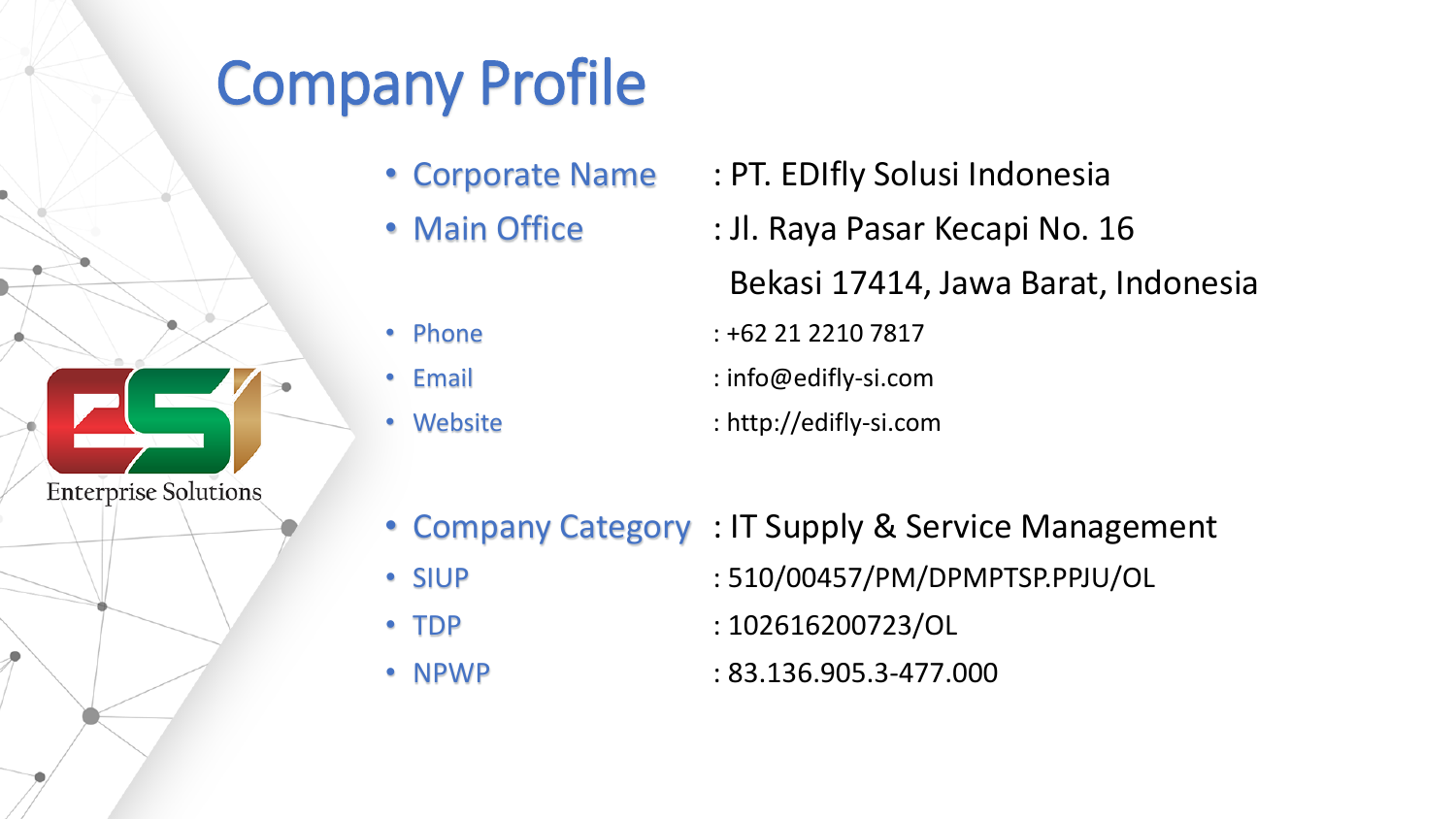## About ESI

**Enterprise Solutions** 

➢ PT. EDIfly Solusi Indonesia **ESI** is an innovative IT Solution company with a highly-skilled and experienced team.

We have been endorsed as authorized Aviation Industry provider in the territory of Indonesia and other regional territories by several of our principals.

 $\triangleright$  The company's personnel has been providing excellent services for clients such as **Garuda Indonesia, Lion Air Group, Gapura Angkasa, JAS, Indonesia Customs**, etc. since years for mission-critical services.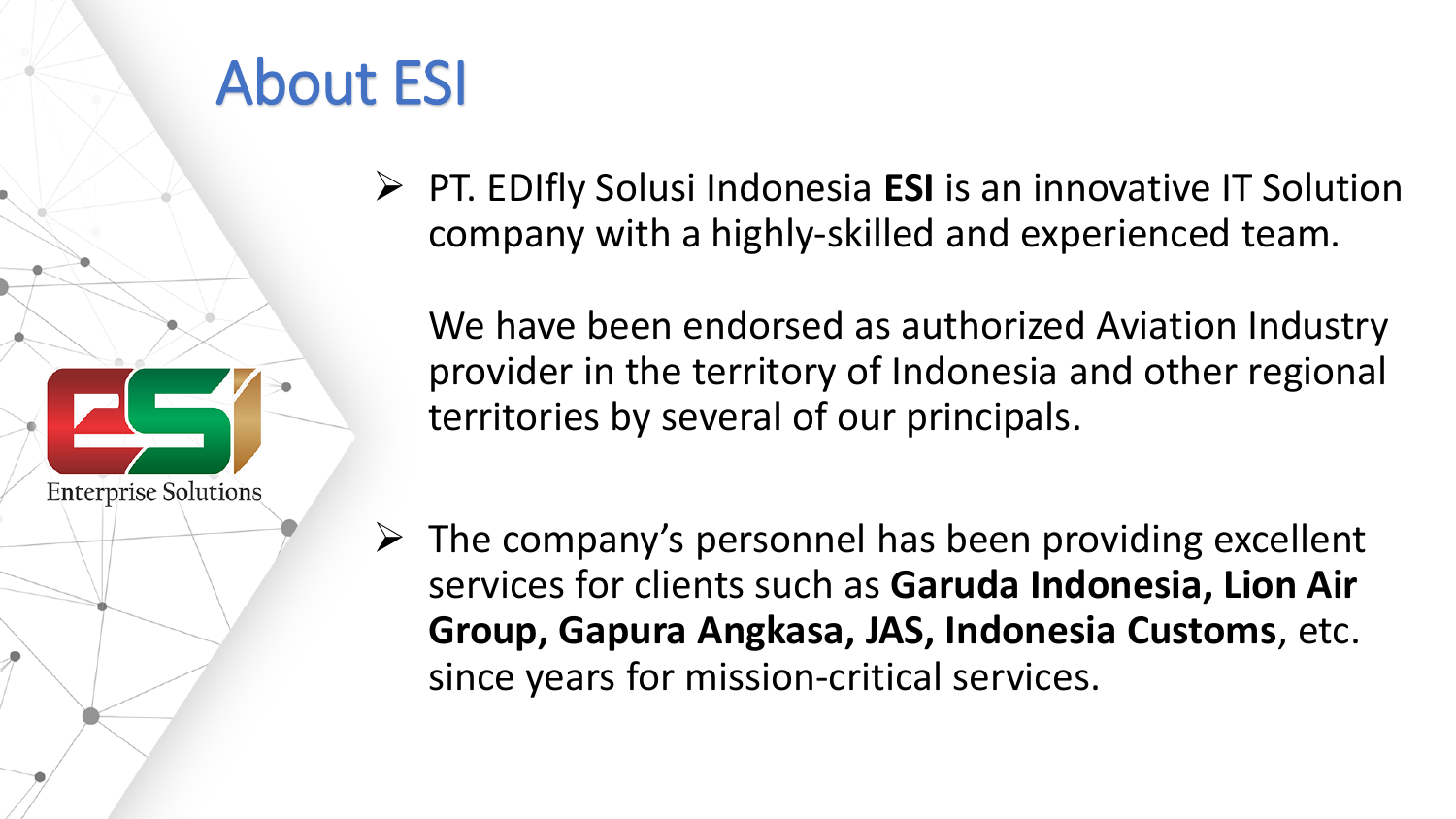#### **Company Vision**

- $\checkmark$  To be the leading company in providing IT solutions & services
- $\checkmark$  To grow and develop together with customer's success
- $\checkmark$  To be a well-known, reputable company with integrity

#### **Company Mission**

**Enterprise Solutions** 

- $\checkmark$  Provide advanced and reliable Information Technology solutions based on international standard quality products and concepts which improve our clients' effectiveness, efficiency, and profits.
- ✓ Integrate all Aviation Industry systems through international messaging standards endorsed by IATA, ICAO and UN.
- $\checkmark$  To enrich our experience & footprint in the Aviation Industry.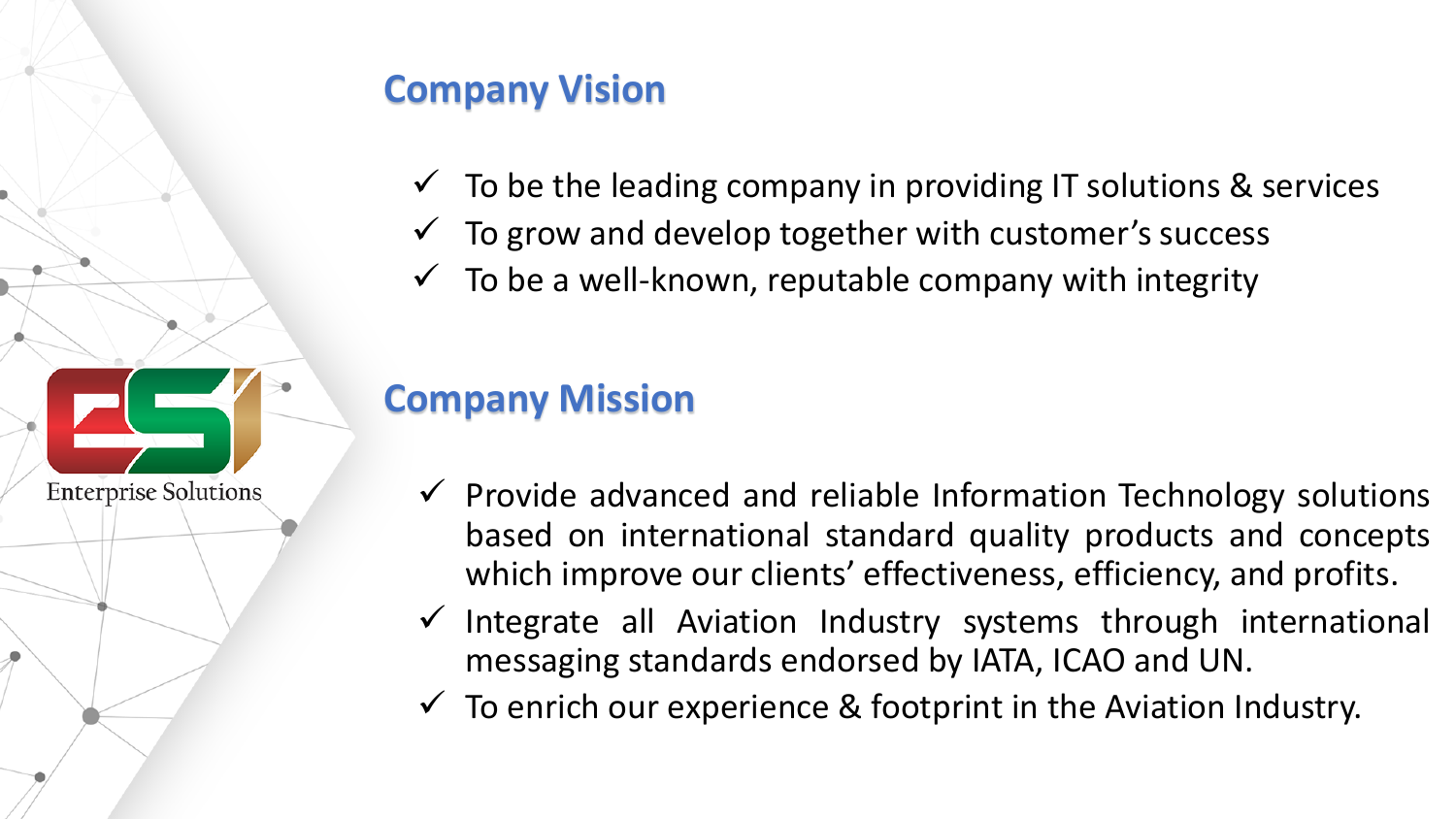### A Diverse Product Range

- **EDIfly** Messaging Services & Handling
	- **Proteus MMX** Computerized Maintenance

Management Systems

- **Damarel Aviation Application Services**
- **IBS** Cargo Application Services
	- **Syniverse Global Network Services**
	- **Deskera** Database Application Services
- **NuCore** Revenue Management Services
- **Local (ID) Developments** Awares, BTB, e-Bond, etc.